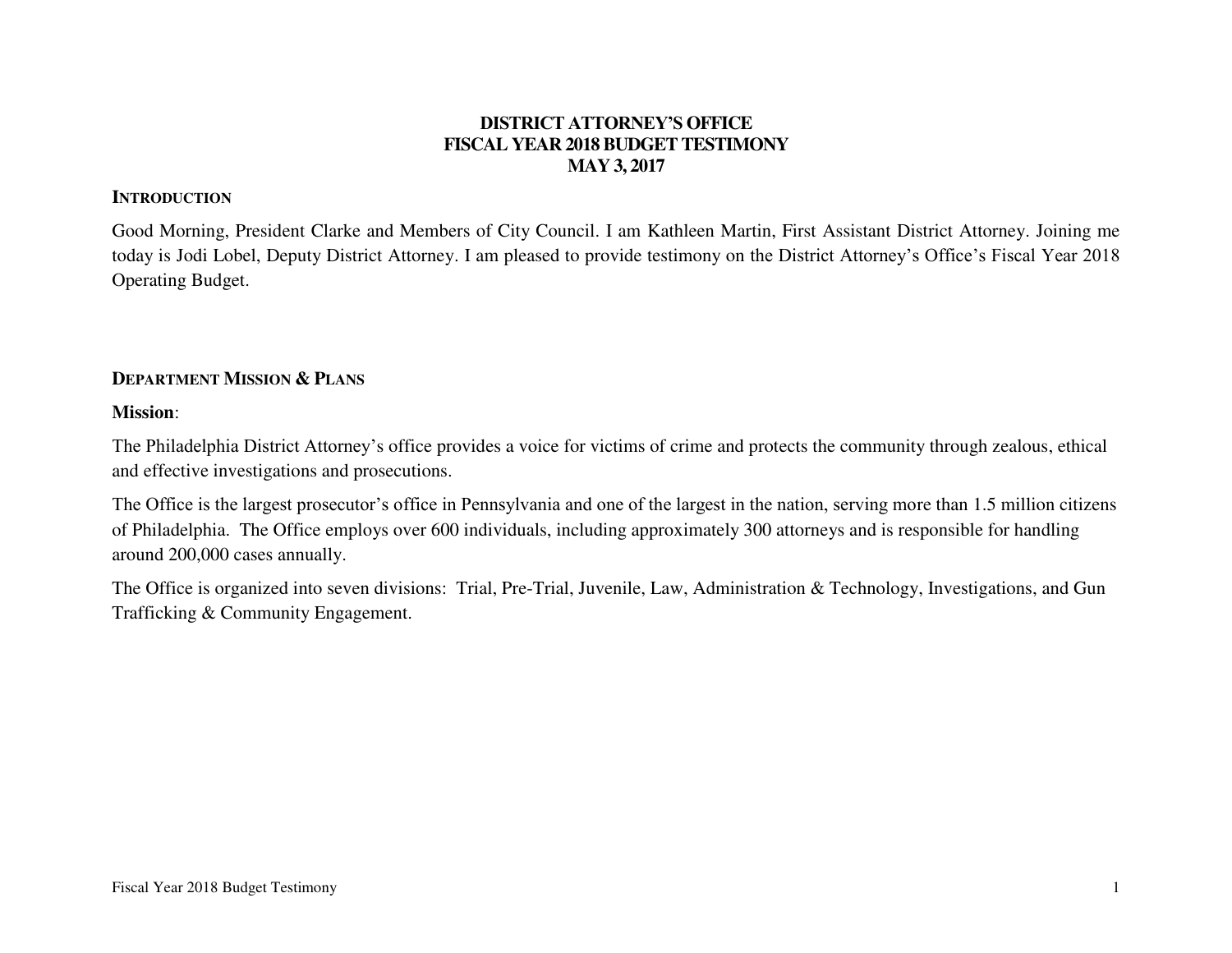## **Plans for Fiscal Year 2018**:

- Sustain and Build on Operational Improvements: We have become better and more efficient in what we do. We divert more cases, charge fewer crimes, resolve misdemeanors quicker, withdraw fewer cases, and more felonies are held for court than in the past.
- Provide Continued Active Leadership in MacArthur Safety & Justice Grant effort.
- Continue commitment to robust diversionary programs, including:
	- o Early Resolution program, which seeks to resolve certain less violent cases quickly.
	- o The Choice is Yours, a robust pre-entry program for young offenders who sell drugs.
	- o Detainer Alternative Program, a program where we give substance abusers the tools to address their addiction from outside the prison walls
	- o ARC Program, where defendants with open cases plead guilty in front of their probation judge or a judge who was the first to sentence them in an open case. This procedure results in defendants resolving their cases more than twice as fast as before.
- Continued emphasis on addressing the heroin and opioid epidemic. We cannot arrest our way out of this crisis, and a combination of many significant efforts are needed. These would include, but not be limited to, continuing our drug drop box program, increased use of Naloxone, more treatment beds being made available to those who are addicted, more information sharing between and among the relevant stakeholders who encounter those buying and selling opioids and heroin, training to ensure there is less overprescribing, and an emphasis on prosecuting the major drug traffickers who view drug dealing as a business.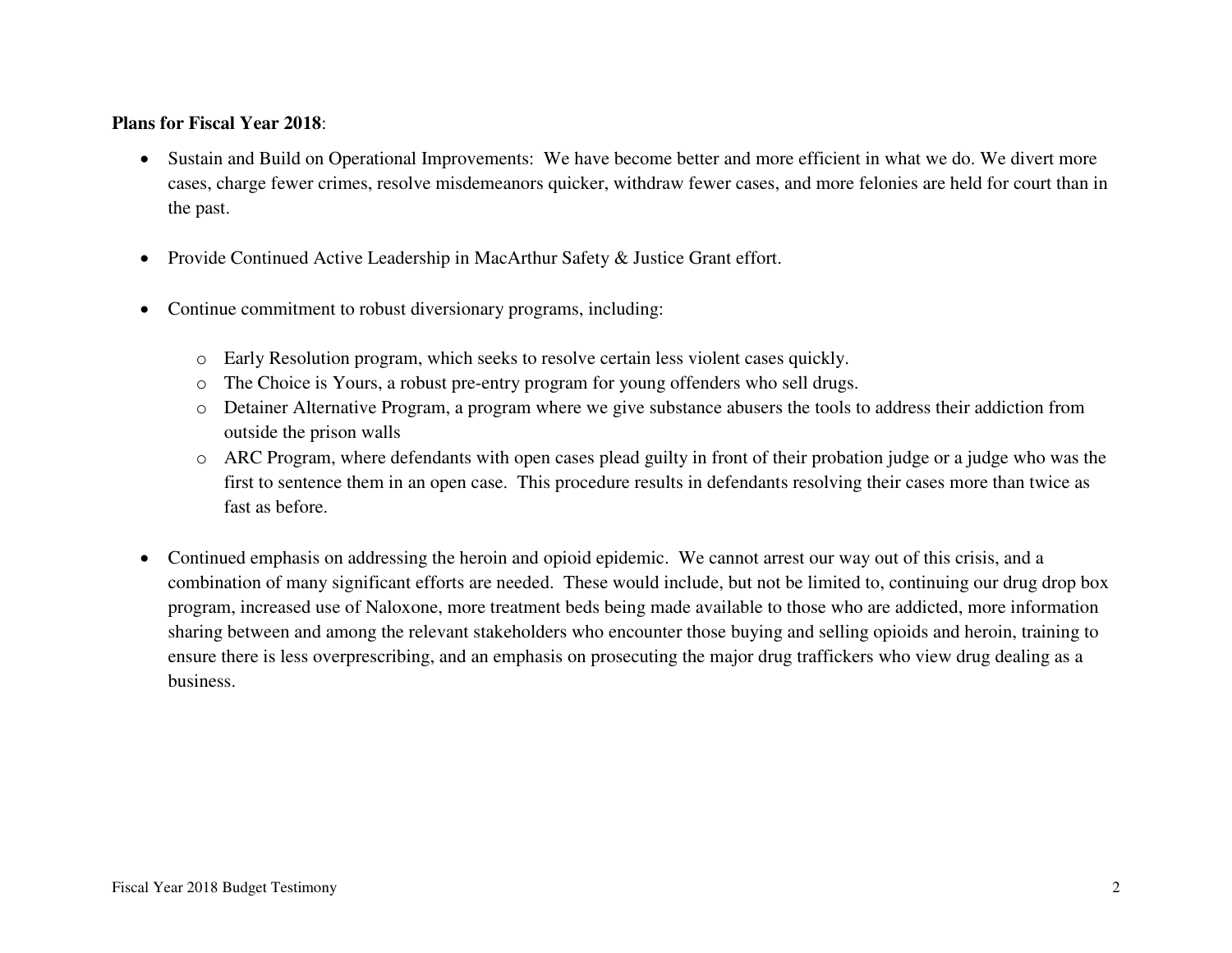## **BUDGET SUMMARY & OTHER BUDGET DRIVERS**

| 1. Staff Demographics Summary                            |           |           |           |           |                                                 |          |          |
|----------------------------------------------------------|-----------|-----------|-----------|-----------|-------------------------------------------------|----------|----------|
|                                                          |           |           |           |           |                                                 |          |          |
| <b>Staff Demographics Summary (as of December 2016)</b>  |           |           |           |           |                                                 |          |          |
|                                                          | Total     | Minority  | White     | Female    |                                                 |          |          |
| Number of Full-<br>Time Staff                            | 564       | 175       | 389       | 315       |                                                 |          |          |
| Number of Civil<br>Service-Exempt<br>Staff               | 550       | 170       | 380       | 310       |                                                 |          |          |
| Number of                                                |           |           |           |           | <b>Employment Levels (as of December 2016)</b>  |          |          |
| <b>Executive Staff</b>                                   |           |           |           |           |                                                 | Budgeted | Filled   |
| (deputy level and<br>above)                              | 14        | 5         | 9         | 5         | Number of Full-<br><b>Time Positions</b>        | 602      | 564      |
| Average Salary,<br>Full-Time Staff                       | \$65,091  | \$58,881  | \$67,885  | \$60,941  | Number of Part-<br><b>Time Positions</b>        |          |          |
| Average Salary,<br>Civil Service-<br>Exempt Staff        | \$62,915  | \$56,011  | \$66,004  | \$59,603  | Number of Civil-<br>Service Exempt<br>Positions | 588      | 550      |
| Average Salary,<br><b>Executive Staff</b>                | \$150,576 | \$156,429 | \$147,325 | \$143,894 | Number of<br>Executive                          | 14       | 14       |
| Median Salary,<br>Full-Time Staff                        | \$56,199  | \$51,956  | \$60,000  | \$51,956  | Positions<br>Average Salary of                  |          |          |
| Median Salary,<br>Civil Service-                         | \$56,199  | \$51,956  | \$56,199  | \$51,956  | All Full-Time<br>Positions                      | \$65,296 | \$65,091 |
| Exempt Staff<br>Median Salary,<br><b>Executive Staff</b> | \$167,576 | \$174,000 | \$167,576 | \$167,576 | Median Salary of<br>All Full-Time<br>Positions  | \$56,199 | \$56,199 |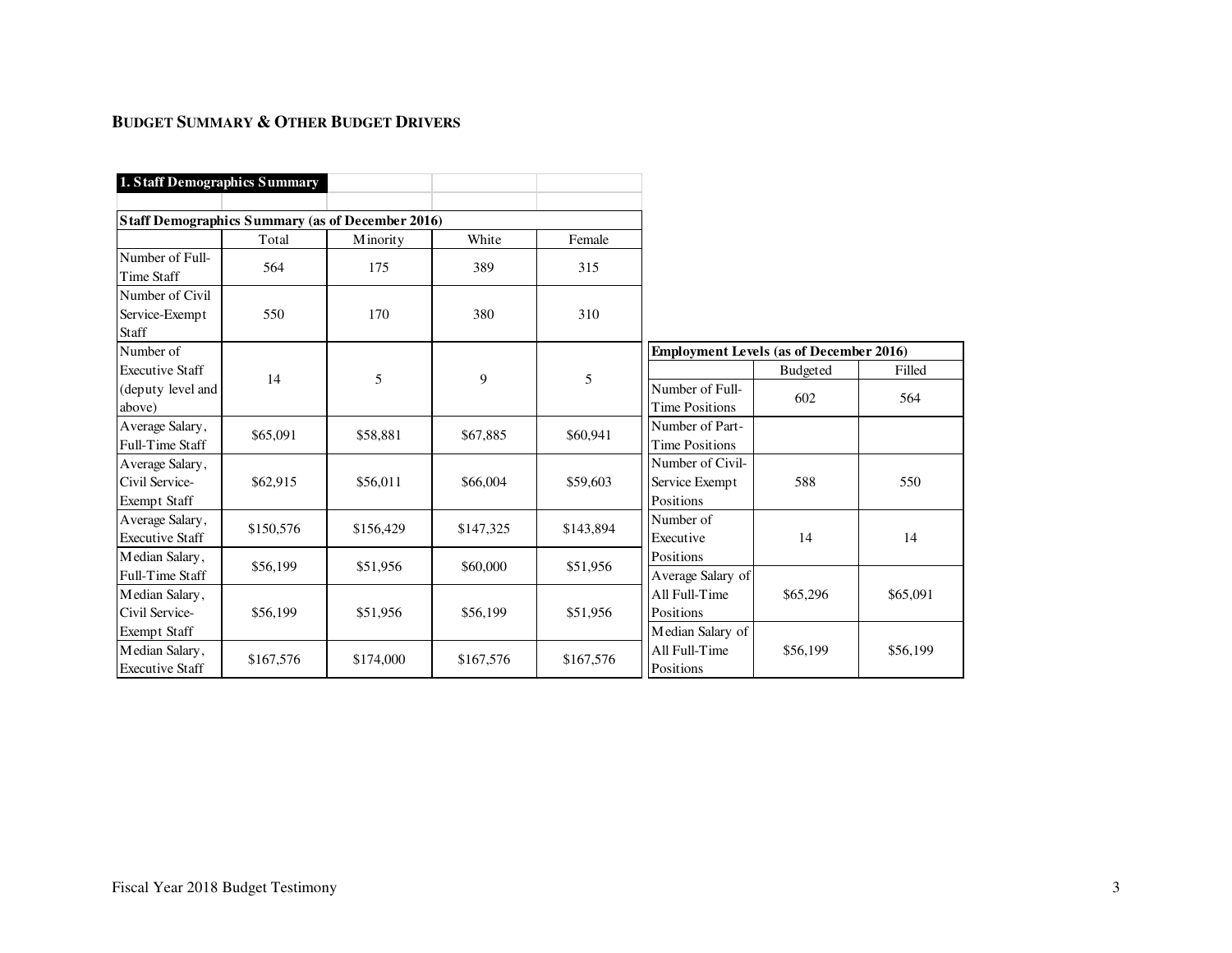|                    | <b>General Fund Financial Summary by Class</b> |              |                |                |                |                   |  |
|--------------------|------------------------------------------------|--------------|----------------|----------------|----------------|-------------------|--|
|                    | FY16 Original                                  | FY16 Actual  | FY17 Original  | FY17 Estimated | FY18 Proposed  | Difference: FY18- |  |
|                    | Appropriations                                 | Obligations  | Appropriations | Obligations    | Appropriations | <b>FY17</b>       |  |
| Class 100 -        |                                                |              |                |                |                |                   |  |
| Employee           | \$32,490,021                                   | \$32,810,833 | \$33,800,485   | \$33,878,575   | \$34,686,670   | \$808,095         |  |
| Compensation       |                                                |              |                |                |                |                   |  |
| <b>Class 200 -</b> |                                                |              |                |                |                |                   |  |
| Purchase of        | \$2,467,172                                    | \$2,391,233  | \$2,597,257    | \$2,597,257    | \$2,594,296    | $-$ \$2,961       |  |
| <b>Services</b>    |                                                |              |                |                |                |                   |  |
| Class 300 -        |                                                |              |                |                |                |                   |  |
| Materials and      | \$413,605                                      | \$449,811    | \$464,971      | \$464,971      | \$464,941      | $-$ \$30          |  |
| Supplies           |                                                |              |                |                |                |                   |  |
| Class 400 -        | \$111,416                                      | \$41,339     | \$81,357       | \$81,357       | \$64,580       | $-$16,777$        |  |
| Equipment          |                                                |              |                |                |                |                   |  |
| Class 500 -        |                                                | \$5,000      |                |                |                | \$0               |  |
| Contributions      |                                                |              |                |                |                |                   |  |
| Class 700 - Debt   |                                                |              |                |                |                | \$0               |  |
| Service            |                                                |              |                |                |                |                   |  |
| Class 800 -        |                                                |              |                |                |                |                   |  |
| Payment to         |                                                |              |                |                |                | \$0               |  |
| Other Funds        |                                                |              |                |                |                |                   |  |
| Class 900 -        |                                                |              |                |                |                |                   |  |
| Advances/Misc.     |                                                |              |                |                |                | \$0               |  |
| Payments           |                                                |              |                |                |                |                   |  |
|                    | \$35,482,214                                   | \$35,698,216 | \$36,944,070   | \$37,022,160   | \$37,810,487   | \$788,327         |  |

| <b>Professional Services Contracts Summary</b> |             |             |             |             |             |                       |  |  |
|------------------------------------------------|-------------|-------------|-------------|-------------|-------------|-----------------------|--|--|
|                                                | <b>FY12</b> | <b>FY13</b> | FY14        | <b>FY15</b> | FY16        | FY17 YTD<br>(Q1 & Q2) |  |  |
| Total amount of<br>contracts                   | \$965,957   | \$1,008,157 | \$1,332,992 | \$1,417,457 | \$1,468,761 | \$1,324,457           |  |  |
| Total amount to<br>M/W/DSBE                    |             |             |             |             |             |                       |  |  |
| Participation<br>Rate                          | $0\%$       | $0\%$       | $0\%$       | $0\%$       | $0\%$       | $0\%$                 |  |  |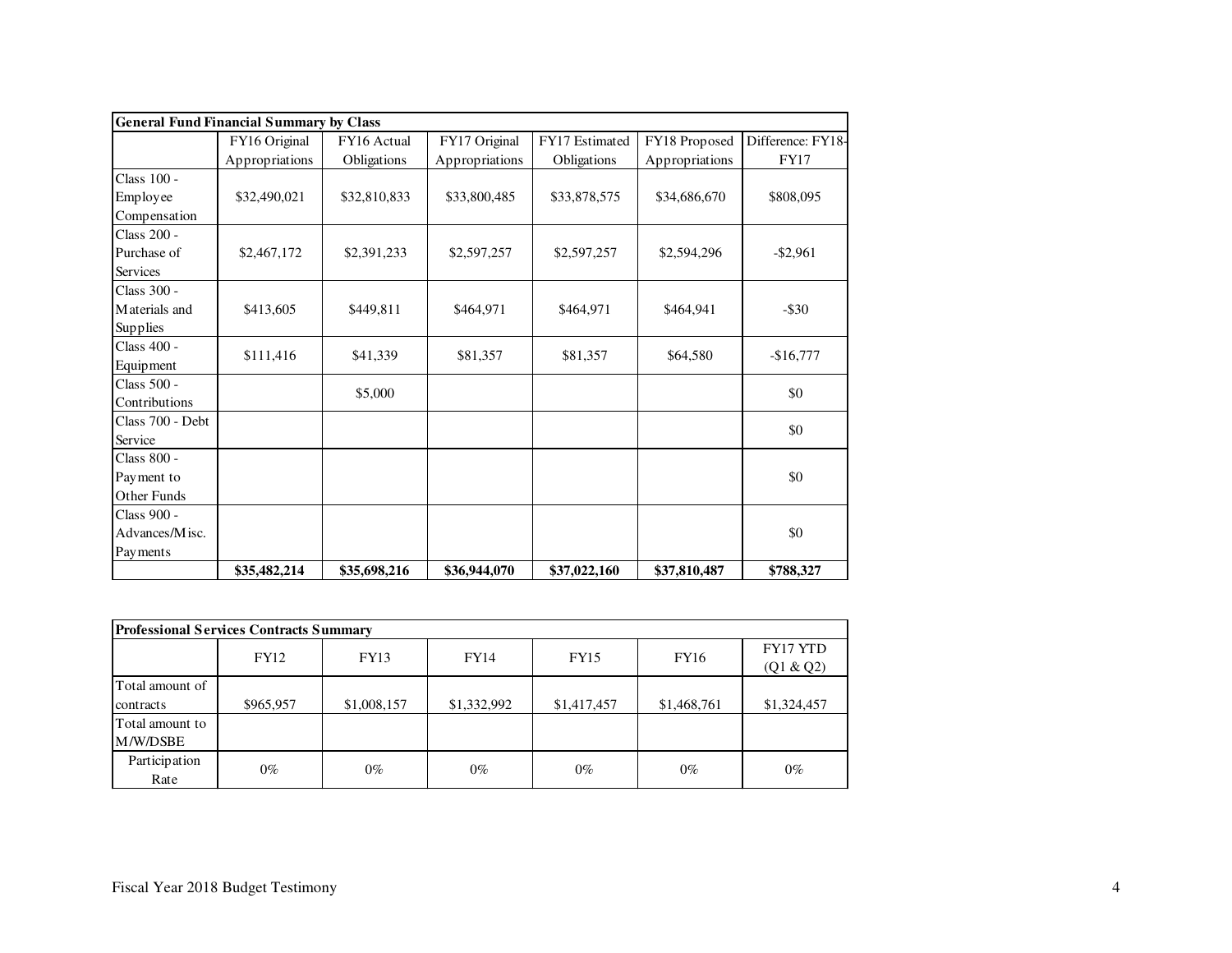### **PROPOSED BUDGET OVERVIEW**

#### **Proposed Funding Request**:

The proposed Fiscal Year 2018 General Fund budget totals \$37,810,487, an increase of \$788,327 over Fiscal Year 2017 estimated obligation levels. This increase is primarily due to the salary increases relating to the pension contribution modification.

The proposed budget includes:

- \$34,686,670 in Class 100, an \$808,095 Increase over FY17. This funding will support the mandated DC33 union increases and the pending pension modification approval for exempt employees.
- \$2,594,296 in Class 200, a \$2,961 decrease over FY17. This funding was appropriated in FY17 for start-up costs associated with the Juvenile Life Without Parole initiative.
- \$464,941 in Class 300, a \$30 decrease over FY17. This funding was appropriated in FY17 for start-up costs associated with the Juvenile Life Without Parole initiative.
- \$64,580 in Class 400, a \$16,777 decrease over FY17. This funding was appropriated in FY17 for start-up costs associated with the Juvenile Life Without Parole initiative.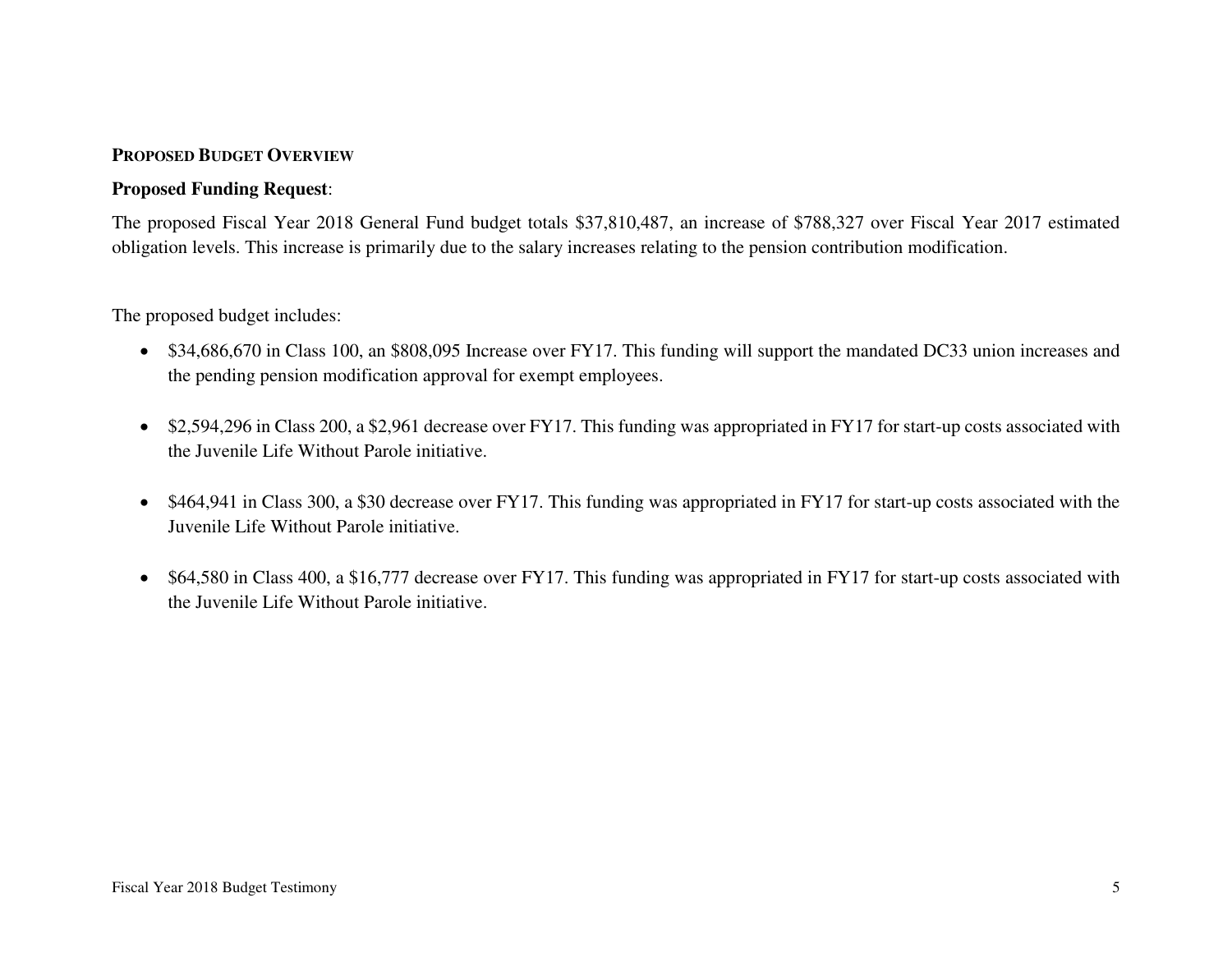# **STAFFING LEVELS**

The department is requesting 594 budgeted positions for FY18, a decrease in the total number of staffing levels over FY17. This decrease is in grant funded positions, general fund staffing level remains the same.

## **NEW HIRES**

| <b>New Hires</b>        |                     |         |         |        |  |  |  |  |
|-------------------------|---------------------|---------|---------|--------|--|--|--|--|
|                         | <b>Total Number</b> | English | Spanish | Arabic |  |  |  |  |
| <b>Black or African</b> |                     |         |         |        |  |  |  |  |
| American                | 19                  | 19      |         |        |  |  |  |  |
| Asian                   | ∍                   | ∍       |         |        |  |  |  |  |
| Hispanic or             |                     |         |         |        |  |  |  |  |
| Latino                  | 3                   | 3       | 2       |        |  |  |  |  |
| White                   | 40                  | 40      |         |        |  |  |  |  |
| Other                   | 3                   | 3       |         |        |  |  |  |  |
| Total                   | 67                  | 67      | ◠       |        |  |  |  |  |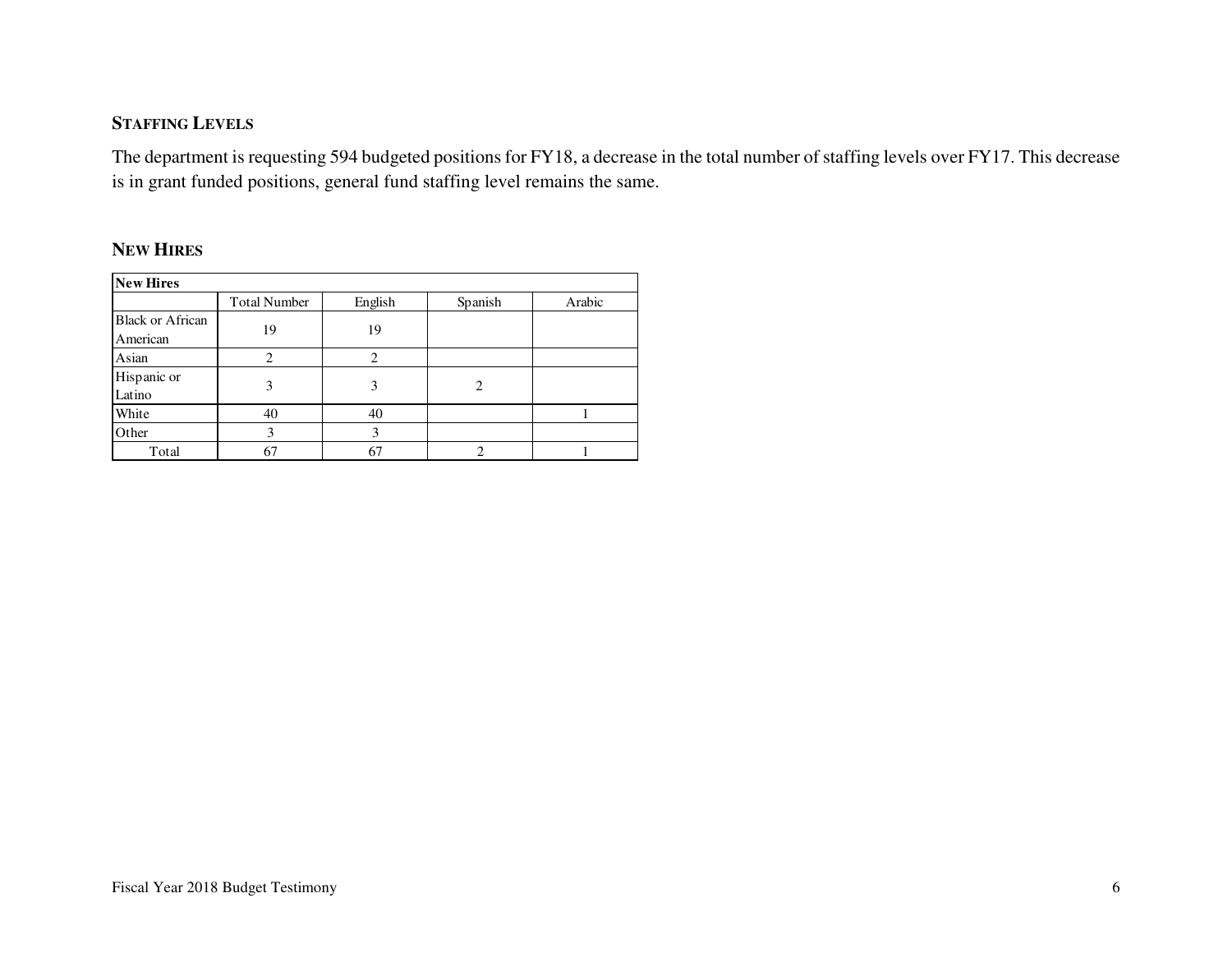### **PERFORMANCE, CHALLENGES, AND INITIATIVES**

|                                    | 2015   |                               | 2016 2017 Projection |  |  |  |  |
|------------------------------------|--------|-------------------------------|----------------------|--|--|--|--|
| Median time to disposition for     |        |                               |                      |  |  |  |  |
| felony Common Pleas dockets (in    |        |                               |                      |  |  |  |  |
| months)                            | 8      | 7.5                           | 7.5                  |  |  |  |  |
| Median time to disposition for     |        |                               |                      |  |  |  |  |
| misdemeanor Municpal Court         |        |                               |                      |  |  |  |  |
| dockets (in months)                | 4.4    | 4.2                           | 4.2                  |  |  |  |  |
| Percent of misdemeanor cases       |        |                               |                      |  |  |  |  |
| resolved through diversion         |        |                               |                      |  |  |  |  |
| programs                           | 29.20% | 27.60%                        | 28%                  |  |  |  |  |
| Percent of cases diverted out of   |        |                               |                      |  |  |  |  |
| Charging                           | 20%    | 20%                           | 20%                  |  |  |  |  |
|                                    |        |                               |                      |  |  |  |  |
| Percent of felony Common Pleas     |        |                               |                      |  |  |  |  |
| cases resolved through early offer |        |                               |                      |  |  |  |  |
| disposition in a Smart Room        | 19%    | 20%                           | 20%                  |  |  |  |  |
|                                    |        | *All years are calendar years |                      |  |  |  |  |

We have become better and more efficient in what we do. We divert more than 34 percent of our misdemeanor cases, which is twice what we diverted in 2010. These programs work: the recidivism rate for our misdemeanor diversionary program was just 16% after the first year of completion and 27% after three years. We charge fewer cases than we did years ago, approximately one-quarter fewer cases in 2016 than in 2010. Misdemeanors are resolved quickly: between 2010 and 2016, the time to disposition decreased from 7 months to less than 4 and a half months, and we continue to have to withdraw approximately 14% fewer cases during the same time period. Nearly 70% of felonies are held for court, which represents a nearly 10% increase from 2010. And through our SMART Room program, over 20 percent of our felony cases are disposed of well before trial, representing a 3% increase since 2012. The efficiency created by this program reduces continuances and avoid defendants, victims, police and witnesses having to appear in court for multiple listings.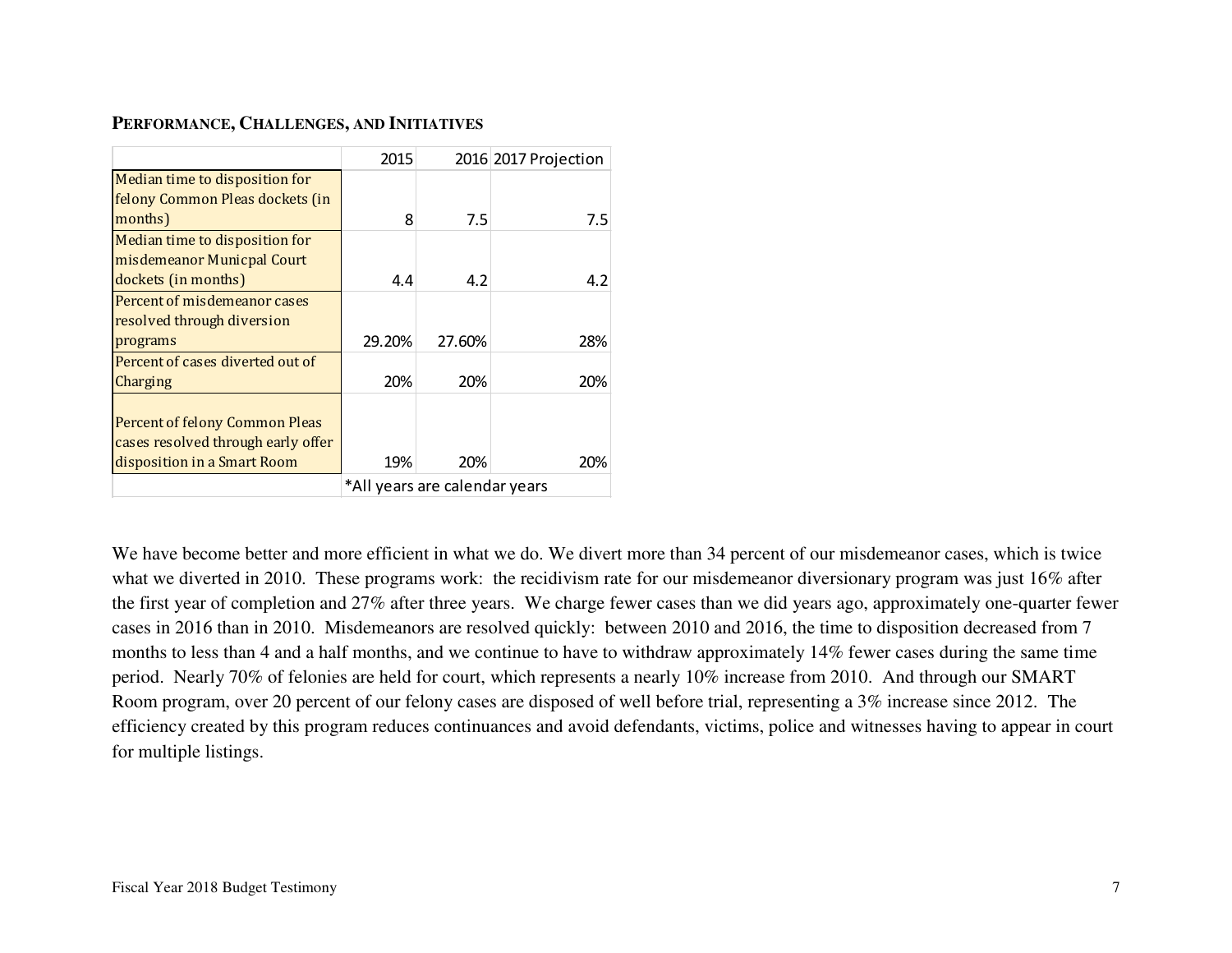## **OTHER BUDGETARY IMPACTS**

## **Federal and State (Where Applicable)**

Within the past few years the District Attorney's Office has received increasingly less grant funding than in the past. This is attributed to two main factors, one being the new primary focus of Federal grant solicitations for criminal justice entities are now targeted for research based awards with the majority of funding to be allocated for this purpose; and the other is the inability to use JAG grants funds for personnel costs. Almost 92% of all expenditures made by the DA's Office are for personnel costs and the lack of opportunity to request funding for this purpose hampers our ability to secure crucial funding where it is most needed.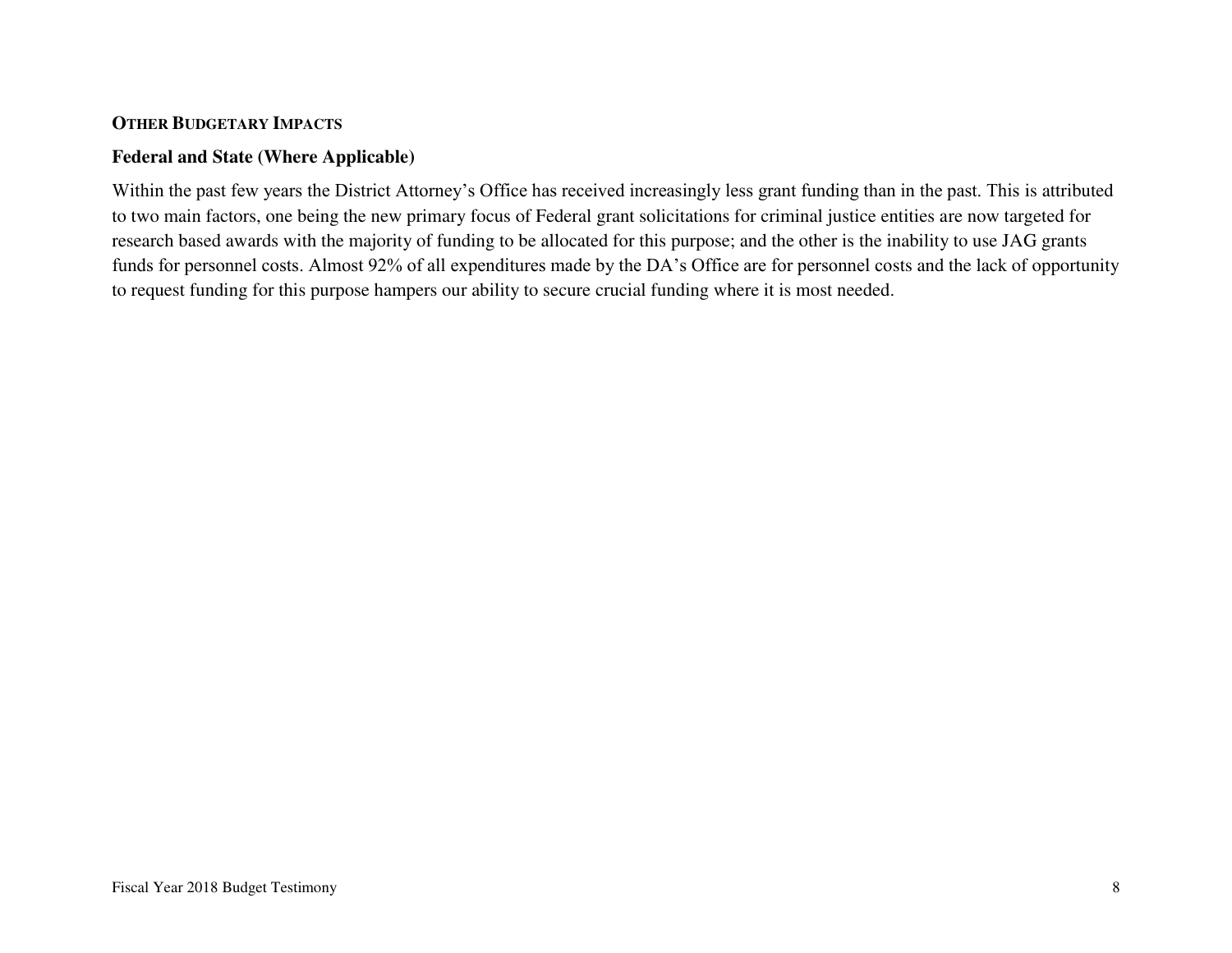# **CONTRACTING EXPERIENCE**

|                                                             | M/W/DSBE Participation on Large Professional Services Contracts                                                                                                                                                 |                              |                       |                        |                            |                            |                             |                                            |                                          |                                         |                                                       |                                                                                                        |                                                     |
|-------------------------------------------------------------|-----------------------------------------------------------------------------------------------------------------------------------------------------------------------------------------------------------------|------------------------------|-----------------------|------------------------|----------------------------|----------------------------|-----------------------------|--------------------------------------------|------------------------------------------|-----------------------------------------|-------------------------------------------------------|--------------------------------------------------------------------------------------------------------|-----------------------------------------------------|
| Top Five Largest Contracts, FY17                            |                                                                                                                                                                                                                 |                              |                       |                        |                            |                            |                             |                                            |                                          |                                         |                                                       |                                                                                                        |                                                     |
| Vendor Name                                                 | Service Provided                                                                                                                                                                                                | Dollar Amount<br>of Contract | <b>RFP</b> Issue Date | Contract Start<br>Date | MBE Range in<br><b>RFP</b> | WBE Range in<br><b>RFP</b> | DSBE Range in<br><b>RFP</b> | % of M/W/DSBE<br>Participation<br>Achieved | \$ Value of<br>M/W/DSBE<br>Participation | Total %<br>Participation -<br>All DSBEs | Total \$ Value<br>Participation -<br><b>All DSBEs</b> | <b>Local Business</b><br>(principal place<br>of business<br>located within<br>City limits)<br>[ves/no] | Waiver for<br>Living Wage<br>Compliance<br>[yes/no] |
| <b>IO</b> Business<br>Group                                 | Technology consultant for<br>ediscovery and case management<br>system.                                                                                                                                          | \$316,000                    | NA                    | 7/1/2016               | NA                         | NA                         | NA                          |                                            | \$0                                      |                                         | \$0                                                   | No                                                                                                     | No                                                  |
| <b>JEVS Human</b><br><b>Services</b>                        | Social services diversion program<br>providing an alternative to<br>incarceration for first time non<br>violent felony drug offenders.                                                                          | \$250,000                    | NA                    | 7/1/2016               | NA                         | NA                         | NA                          |                                            | \$0                                      |                                         | \$0                                                   | Yes                                                                                                    | No                                                  |
| Drugscan, Inc.                                              | Consultant to provide testimonial<br>services in connection with the<br>contract entered into between<br>Consultant and City to perform<br>blood and urine analysis for drug<br>and alcohol detection purposes. | \$210,000                    | NA                    | 7/1/2016               | NA                         | NA                         | NA                          |                                            | \$0                                      |                                         | \$0                                                   | No                                                                                                     | No                                                  |
| <b>GRM</b><br>Information<br>M anagement<br><b>Services</b> | Provides file storage and<br>management services.                                                                                                                                                               | \$142,000                    | NA                    | 7/1/2016               | NA                         | NA                         | NA                          |                                            | \$0                                      |                                         | \$0                                                   | Yes                                                                                                    | No                                                  |
| Council of<br>Spanish Speaking<br>Organizations,<br>Inc.    | Provides services to<br>victims/witnesses during<br>preliminary hearings. Contract<br>requires part of the funds to include<br>the employment of a bilingual court<br>advocate.                                 | \$87,840                     | NA                    | 7/1/2016               | NA                         | NA                         | NA                          |                                            | \$0                                      |                                         | \$0                                                   | Yes                                                                                                    | No                                                  |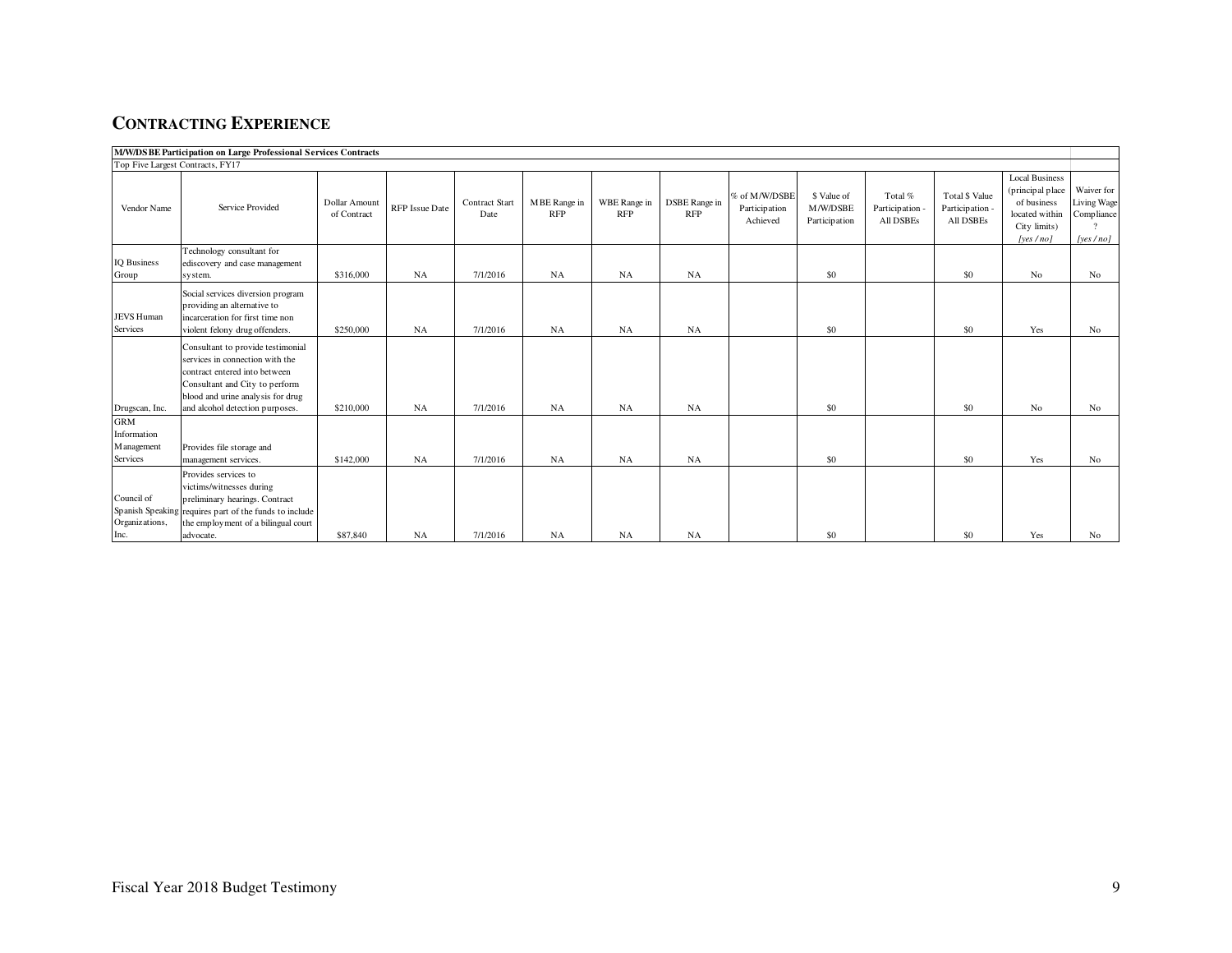|                      | <b>Staff Demographics (as of December 2016)</b> |                                   |                      |                        |                                   |
|----------------------|-------------------------------------------------|-----------------------------------|----------------------|------------------------|-----------------------------------|
|                      | <b>Full-Time Staff</b>                          |                                   |                      | <b>Executive Staff</b> |                                   |
|                      | M ale                                           | Female                            |                      | M ale                  | Female                            |
|                      |                                                 | African-American African-American |                      |                        | African-American African-American |
| Total                | 43                                              | 76                                | Total                | $\overline{4}$         | $\theta$                          |
| % of Total           | $8\%$                                           | 14%                               | % of Total           | 29%                    | $0\%$                             |
| Average Salary       | \$60,420                                        | \$49,109                          | Average Salary       | \$156,286              | \$0                               |
| Median Salary        | \$56,199                                        | \$44,850                          | <b>Median Salary</b> | \$174,785              | \$0                               |
|                      | White                                           | White                             |                      | White                  | White                             |
| Total                | 183                                             | 197                               | Total                | 4                      | 5                                 |
| % of Total           | 33%                                             | 36%                               | % of Total           | 29%                    | 36%                               |
| Average Salary       | \$69,433                                        | \$62,818                          | Average Salary       | \$151,613              | \$143,894                         |
| Median Salary        | \$68,405                                        | \$56,199                          | Median Salary        | \$151,716              | \$167,576                         |
|                      | Hispanic                                        | Hispanic                          |                      | Hispanic               | Hispanic                          |
| Total                | 5                                               | 17                                | Total                |                        | $\theta$                          |
| % of Total           | $1\%$                                           | 3%                                | % of Total           | 7%                     | $0\%$                             |
| Average Salary       | \$88,434                                        | \$58,449                          | Average Salary       | \$157,000              | \$0                               |
| Median Salary        | \$72,869                                        | \$56,199                          | Median Salary        | \$157,000              | \$0                               |
|                      | Asian                                           | Asian                             |                      | Asian                  | Asian                             |
| Total                | $\tau$                                          | 18                                | Total                | $\overline{0}$         | $\boldsymbol{0}$                  |
| % of Total           | $1\%$                                           | 3%                                | % of Total           | $0\%$                  | $0\%$                             |
| Average Salary       | \$41,781                                        | \$71,588                          | Average Salary       | \$0                    | \$0                               |
| Median Salary        | \$40,020                                        | \$61,089                          | Median Salary        | \$0                    | \$0                               |
|                      | Other                                           | Other                             |                      | Other                  | Other                             |
| Total                | $\overline{c}$                                  | $\overline{2}$                    | Total                | $\theta$               | $\theta$                          |
| % of Total           | $0\%$                                           | $0\%$                             | % of Total           | $0\%$                  | $0\%$                             |
| Average Salary       | \$43,689                                        | \$43,689                          | Average Salary       | \$0                    | \$0                               |
| Median Salary        | \$43,689                                        | \$43,689                          | <b>Median Salary</b> | \$0                    | \$0                               |
|                      | Bilingual                                       | Bilingual                         |                      | Bilingual              | $\boldsymbol{0}$                  |
| Total                | 11                                              | 27                                | Total                | 1                      | $\theta$                          |
| % of Total           | 2%                                              | 5%                                | % of Total           | 7%                     | $0\%$                             |
| Average Salary       | \$70,680                                        | \$53,271                          | Average Salary       | \$157,000              | \$0                               |
| Median Salary        | \$72,869                                        | \$51,956                          | Median Salary        | \$157,000              | \$0                               |
|                      | Male                                            | Female                            |                      | Male                   | Female                            |
| Total                | 240                                             | 310                               | Total                | 9                      | 5                                 |
| % of Total           | 44%                                             | 56%                               | % of Total           | 64%                    | 36%                               |
| Average Salary       | \$67,193                                        | \$59,603                          | Average Salary       | \$154,288              | \$143,894                         |
| <b>Median Salary</b> | \$61,089                                        | \$51,956                          | Median Salary        | \$167,576              | \$167,576                         |